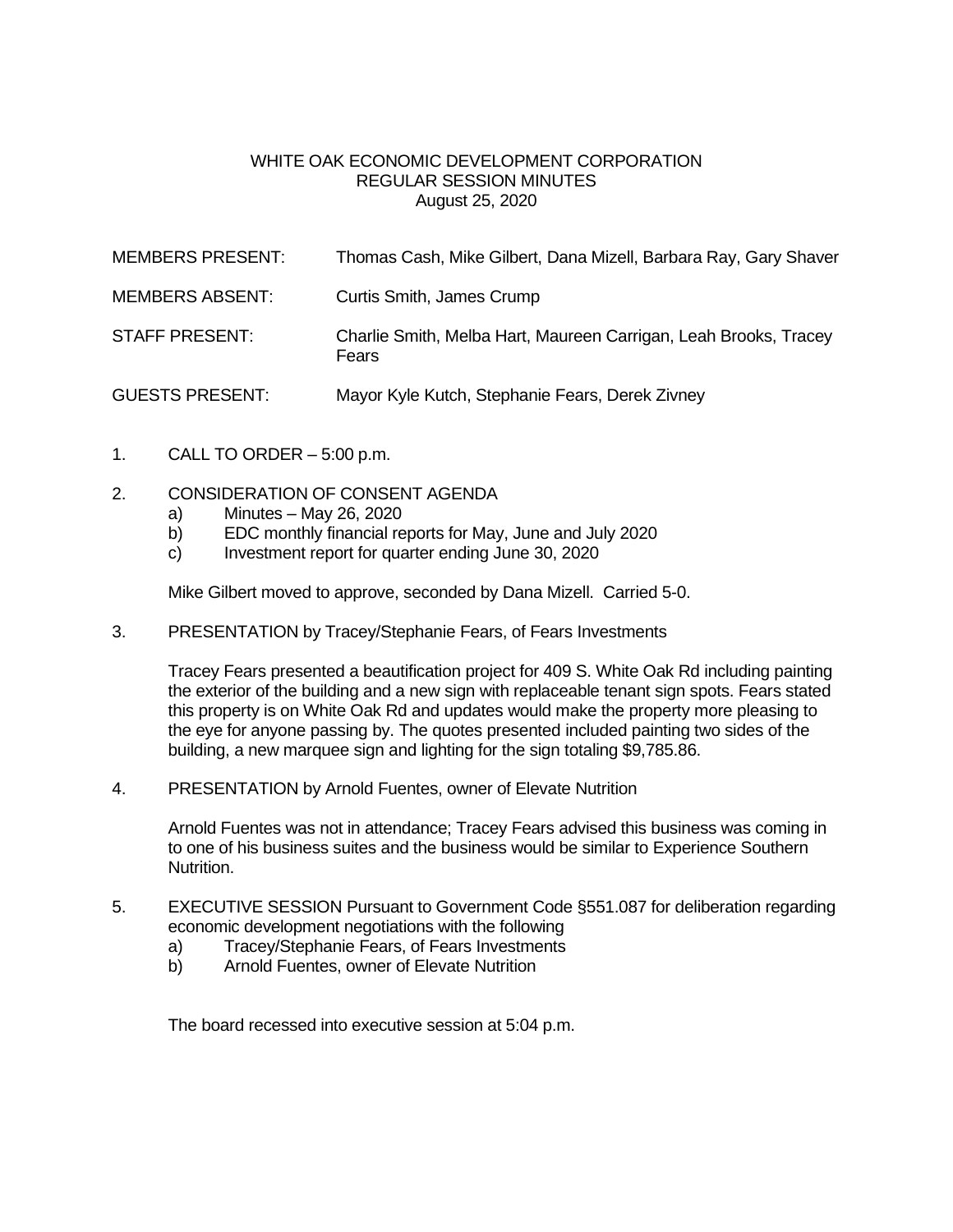#### WHITE OAK ECONOMIC DEVELOPMENT MEETING MINUTES August 25, 2020 P a g e | **2**

- 6. RECONVENE INTO OPEN SESSION and take any action necessary regarding
	- a) Tracey/Stephanie Fears, of Fears Investments
	- b) Arnold Fuentes, owner of Elevate Nutrition

The board reconvened into open session at 5:17 p.m. Mike Gilbert moved to offer a grant of \$2,500 for the signage for Tracey/Stephanie Fears of Fears Investments. Motion seconded by Gary Shaver. Carried 5-0. No action was taken on the request from Arnold Fuentes, owner of Elevate Nutrition.

## 7. CONSIDERATION of WOEDCO attorney appointment

Director Charlie Smith explained Gary Shaver is moving out of state. Director Smith advised that City attorney Blake Armstrong also aids economic development boards. Smith said, if the Board desires, he can obtain additional information and present it to the next meeting. Gary Shaver stated the only other attorney that he knows of that provides this assistance in the area is attorney Wright in Longview however he may be unavailable for new clients at this time.

#### 8. CONSIDERATION of sign updates at Cherokee Trace

Director Smith explained the sign is outdated; new businesses have come in and old businesses have left without any updates. Smith would like to reach out to the businesses in the area and bring information to the next meeting about the companies and costs associated with the updates including repainting and ensuring the sign lighting is working properly.

9. CONSIDERATION of amending payment terms for Xpress Heavy Duty, LLC

Director Smith explained the payments for loans have been deferred due to COVID-19, Xpress Heavy Duty would like to begin paying again but at a reduced payment of \$1,000/month until business picks back up when they could begin regular payment amounts. Gary Shaver explained this agreement would require a new note because changing the terms would extend the maturity date from the current agreement. Mike Gilbert said we should move forward with what the company would like to pay and reassess as it gets closer to maturity date.

10. CONSIDERATION of early payoff of baseball loan and budget amendment for same

Maureen Carrigan explains there are extra funds in the current budget year due to COVID-19 reducing the requests for assistance and by paying off the baseball loan, which was originally budgeted for 2021 and would save on interest. Carrigan also advised there is not an early payoff penalty.

Barbara Ray moved to approve, seconded by Dana Mizell. Carried 5-0.